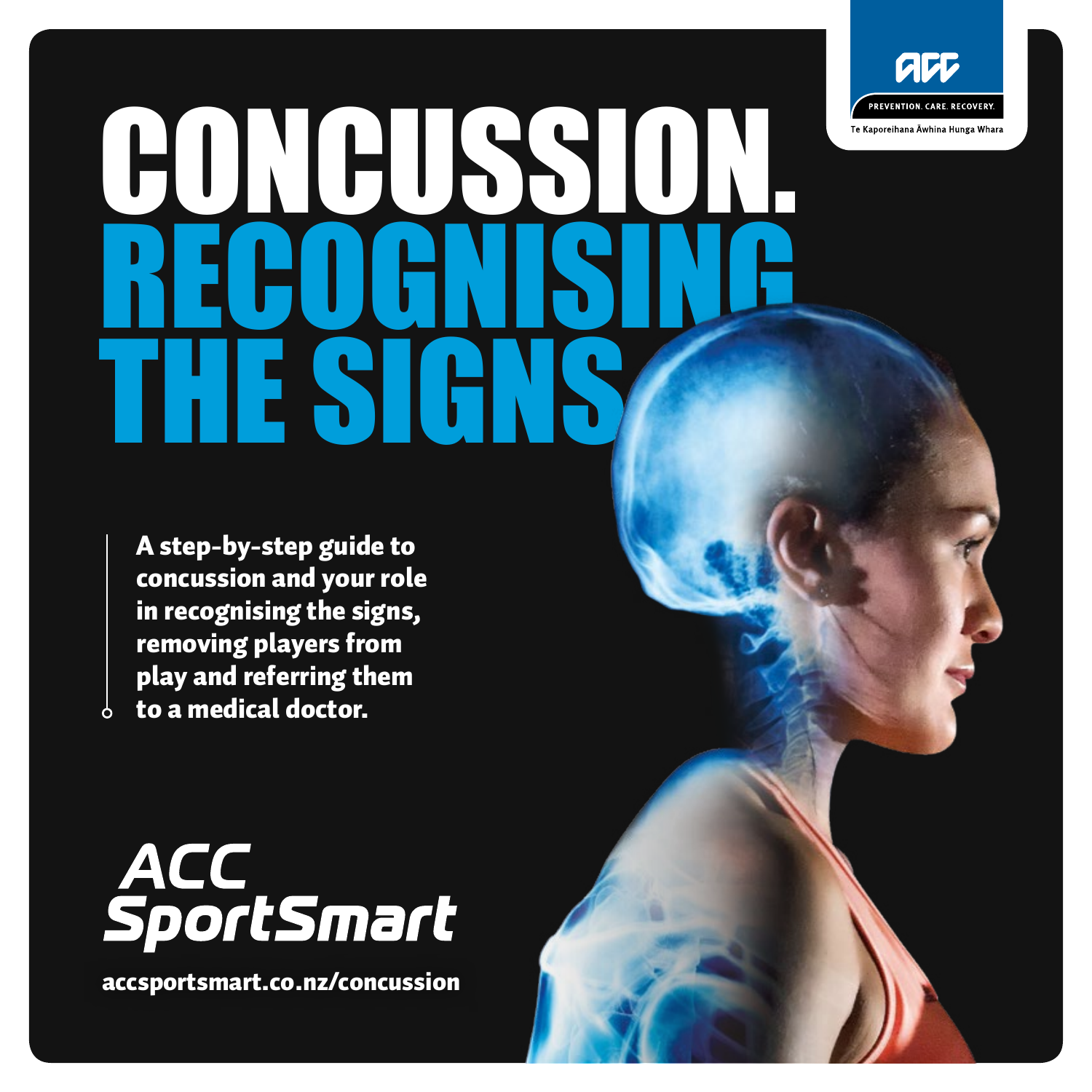### WHAT IS **CONCUSSION?**

Concussion is a brain injury that is caused by the impact of force (a blow) to a part of the body not necessarily the head directly. You can't always see symptoms, so recognising the signs, removing players from play, and referring them to a medical doctor can keep individuals from serious injury.

#### WHAT YOU SHOULD DO:

**Recognise** the signs and symptoms of concussion

Remove the player from play

Refer them to a medical doctor for assessment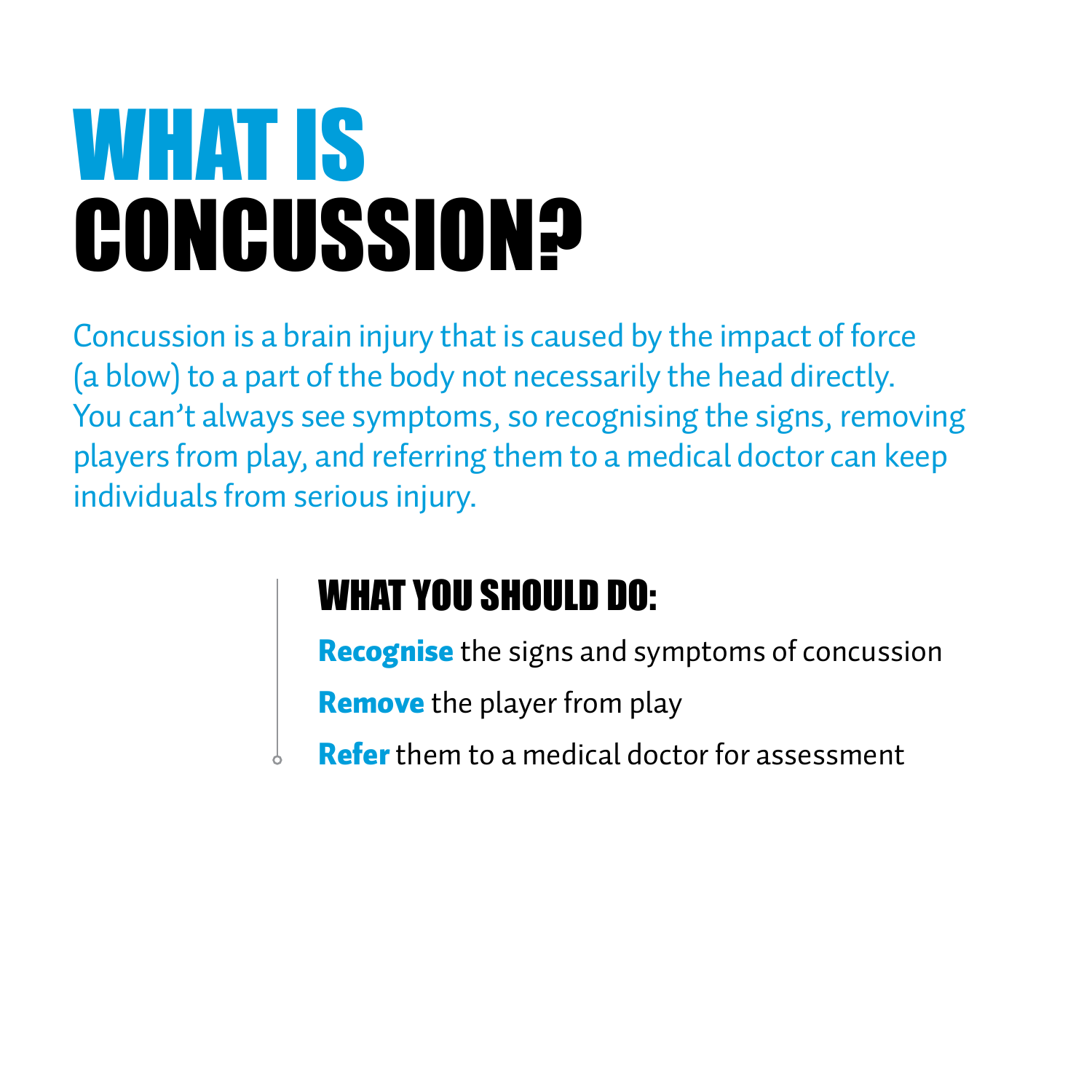### RECOGNISE THE SIGNS AND SYMPTOMS OF CONCUSSION

Concussion should be suspected if one or more of the following visible clues, signs, symptoms or errors in memory questions are present.

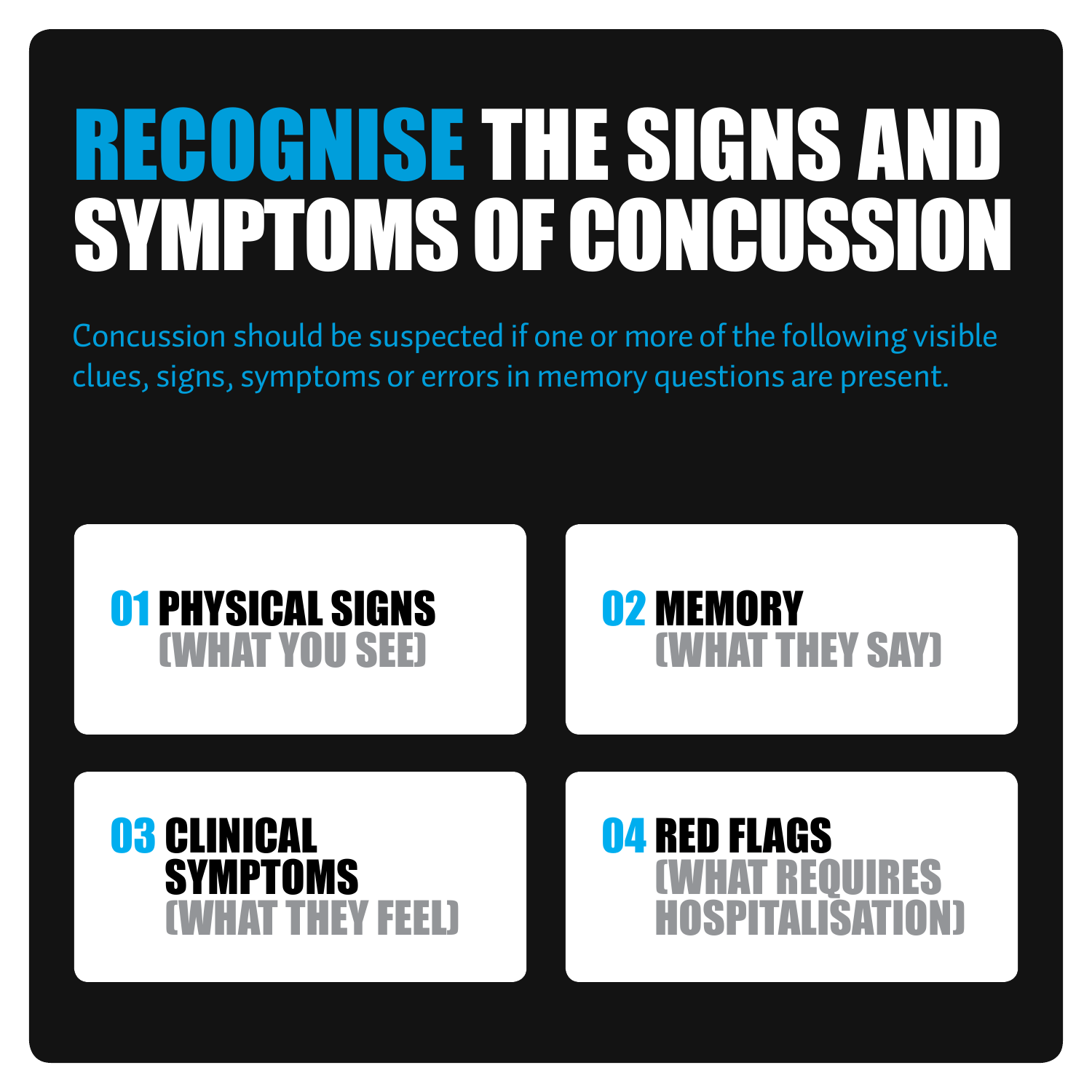#### <span id="page-3-0"></span>01 PHYSICAL SIGNS (YOU SEE)

- $\Box$  Loss of consciousness or non-responsive
- $\Box$  Lying on the ground not moving or slow to get up
- $\Box$  Disorientation/confusion
- $\square$  Dazed, blank or vacant look
- $\Box$  Visible injury to face or head (especially in combination with any other signs)
- $\Box$  Grabbing/clutching of head
- $\Box$  Loss of balance/co-ordination

#### **02 MEMORY (WHAT THEY SAY)**

Failure to answer any of these questions correctly may suggest a concussion.

- $\square$  "What venue are we at today?"
- $\square$  "Which half/quarter is it now?"
- $\Box$  "Who scored last in this game?"
- $\square$  "What team did you play last week/game?"
- $\Box$  "Did your team win the last game?"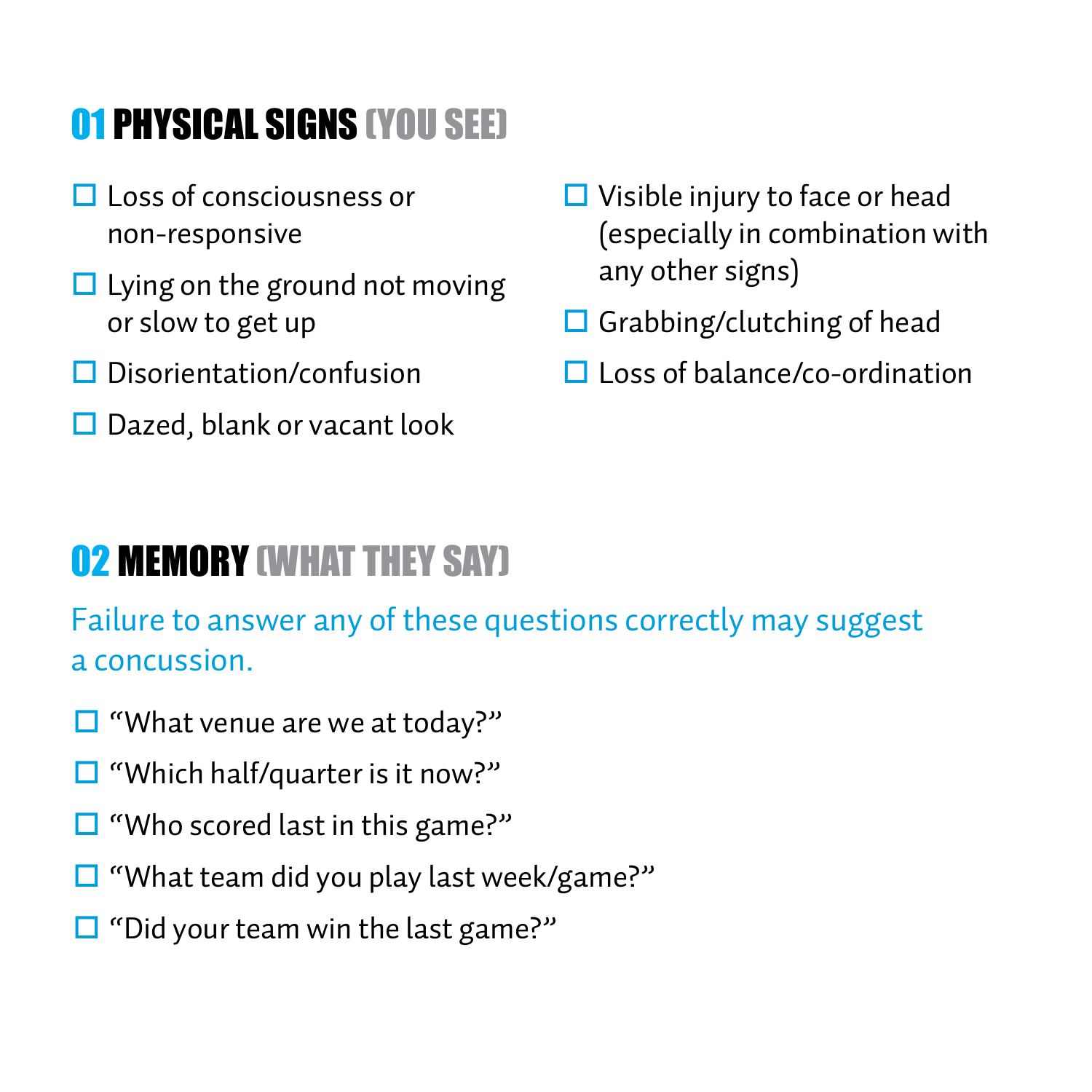#### <span id="page-4-0"></span>**03 CLINICAL SYMPTOMS (WHAT THEY FEEL)**

If any of the following symptoms appear, concussion may be present.

| $\Box$ Blurred vision                  | $\Box$ Irritability                  |
|----------------------------------------|--------------------------------------|
| $\Box$ Neck pain                       | $\Box$ Headache/pressure in the head |
| $\Box$ Nausea                          | $\Box$ Drowsiness/trouble sleeping   |
| $\Box$ Dizziness                       | $\Box$ More emotional                |
| $\Box$ Confusion                       | $\Box$ Problems with memory          |
| $\Box$ Sensitivity to light &/or noise | $\Box$ Reduced ability to think/     |
| $\Box$ Nervous or anxious              | concentrate                          |

 $\Box$  Fatigue

 $\Box$  Difficulty sleeping

#### 04 RED FLAGS (WHAT REQUIRES HOSPITALISATION)

If no qualified medical professional is available, consider transporting by ambulance for urgent medical assessment.

- $\Box$  Player complains of neck pain
- Increasing confusion or irritability
- $\square$  Repeated vomiting
- $\Box$  Seizure or convulsion
- $\Box$  Double vision
- $\Box$  Weakness or tingling/burning in arms or legs
- $\Box$  Deteriorating conscious state
- $\Box$  Severe or increasing headache
- $\Box$  Unusual behaviour change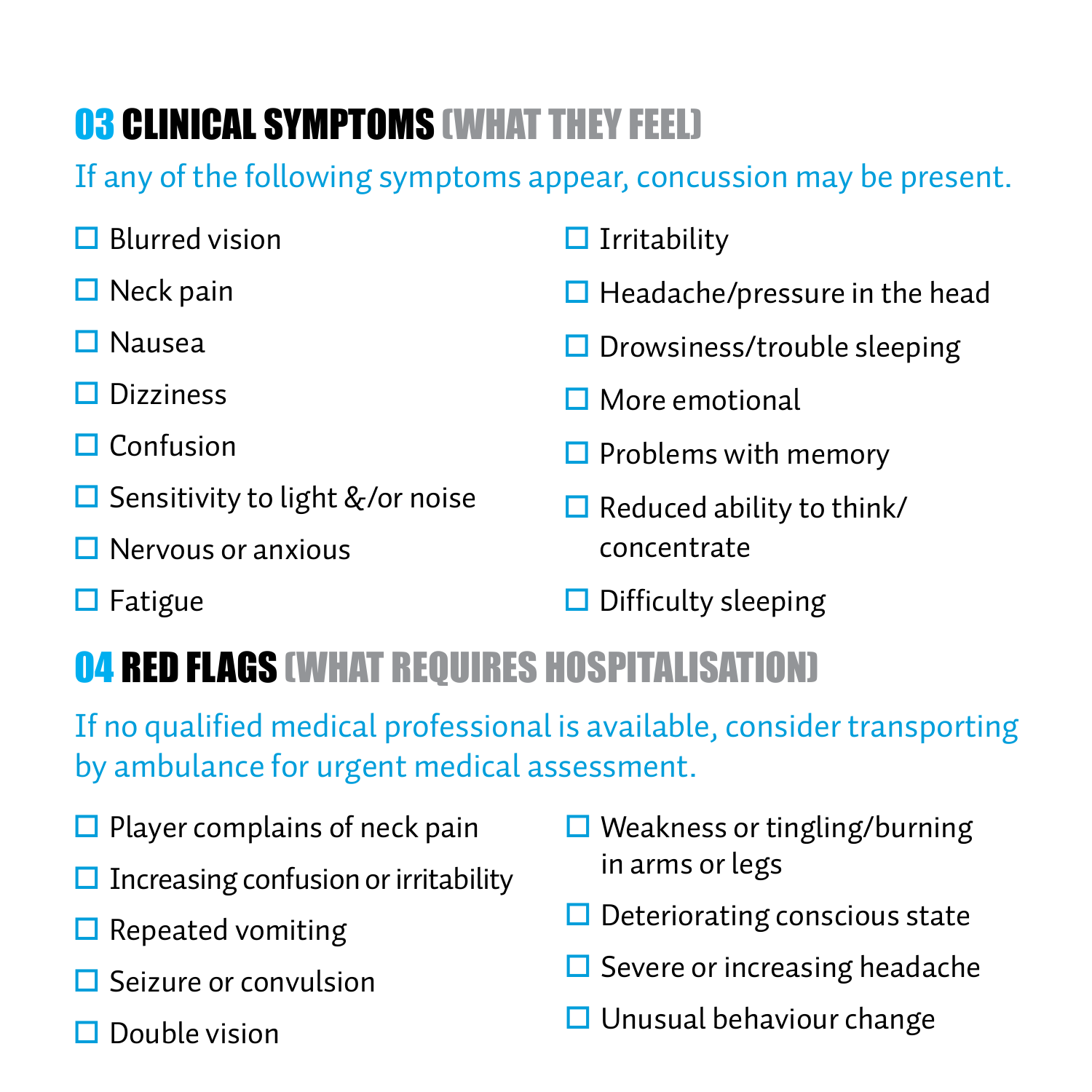### REMOVE THE PLAYER FROM PLAY

Any athlete with a suspected concussion should be **IMMEDIATELY** REMOVED FROM PLAY, and should not be returned to activity until they have been assessed by a medical doctor. Players with a suspected concussion should not be left alone and should not drive a motor vehicle.

To help an unconscious athlete:

- Apply first aid principles: **DRSABC** (Danger, Response, Send for help, Airway, Breathing, Circulation).
- $\cdot$  Treat as though they have a neck injury.
- ONLY be moved by a medical professional trained in spinal immobilisation techniques.
- Do not remove helmet (if present) unless trained to do so.
- Call 111 if there is concern regarding the risk of structural head or neck injury.

In cases of uncertainty always adopt a conservative approach – "If in doubt sit them out".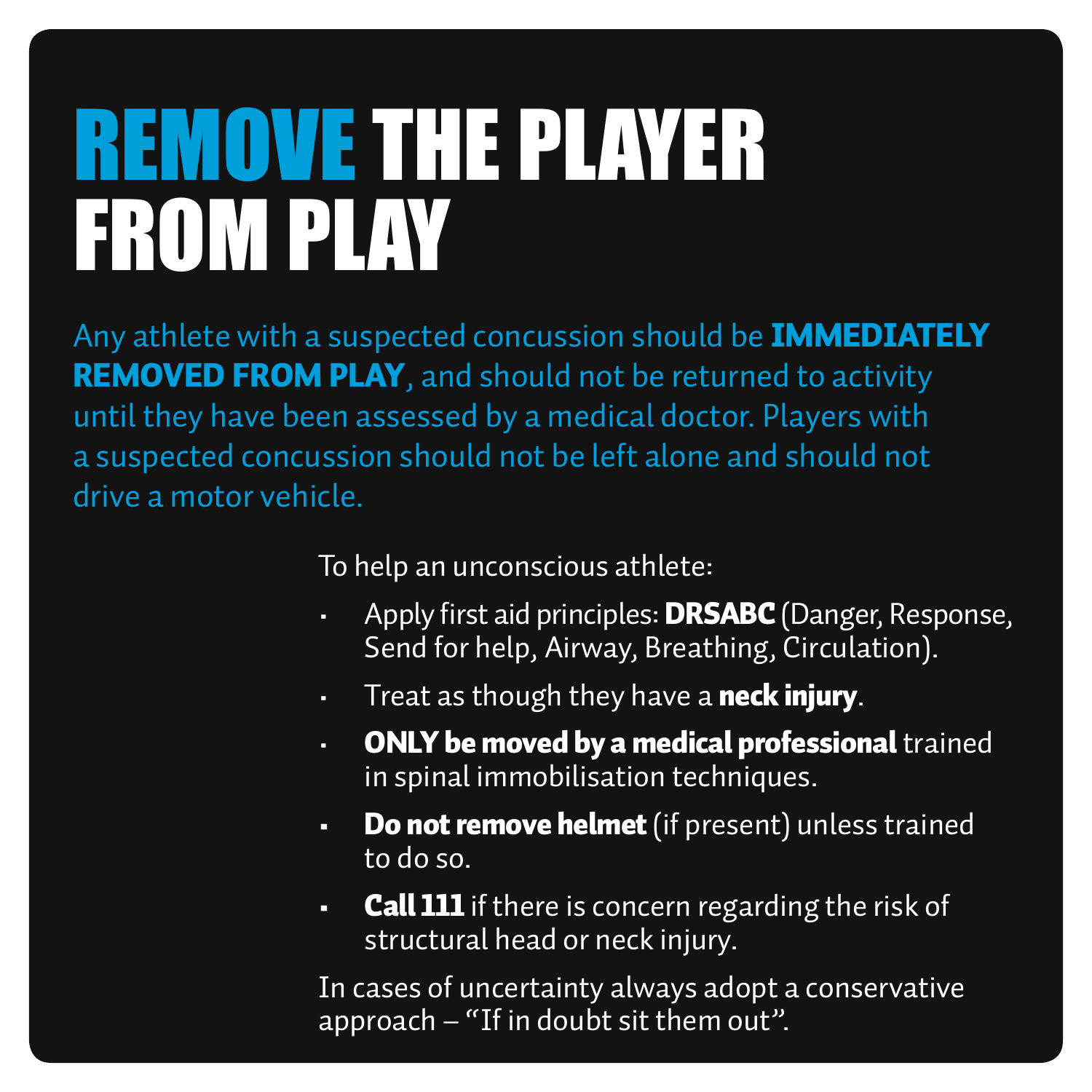## REFER THEM TO A MEDICAL DOCTOR FOR ASSESSMENT

Anyone with a suspected head injury needs to see and be assessed by a medical doctor. Only a qualified medical doctor can assess and diagnose a concussion. This is essential to confirm the diagnosis of concussion and to assess the risk for more serious injury.

> It is useful to have a list of local medical doctors, concussion clinics and emergency departments close to where the sport/activity is being played. A pre-activity checklist of the appropriate services could include:

- Local medical doctors or medical centre.
- Local hospital emergency department.
- Ambulance services (111).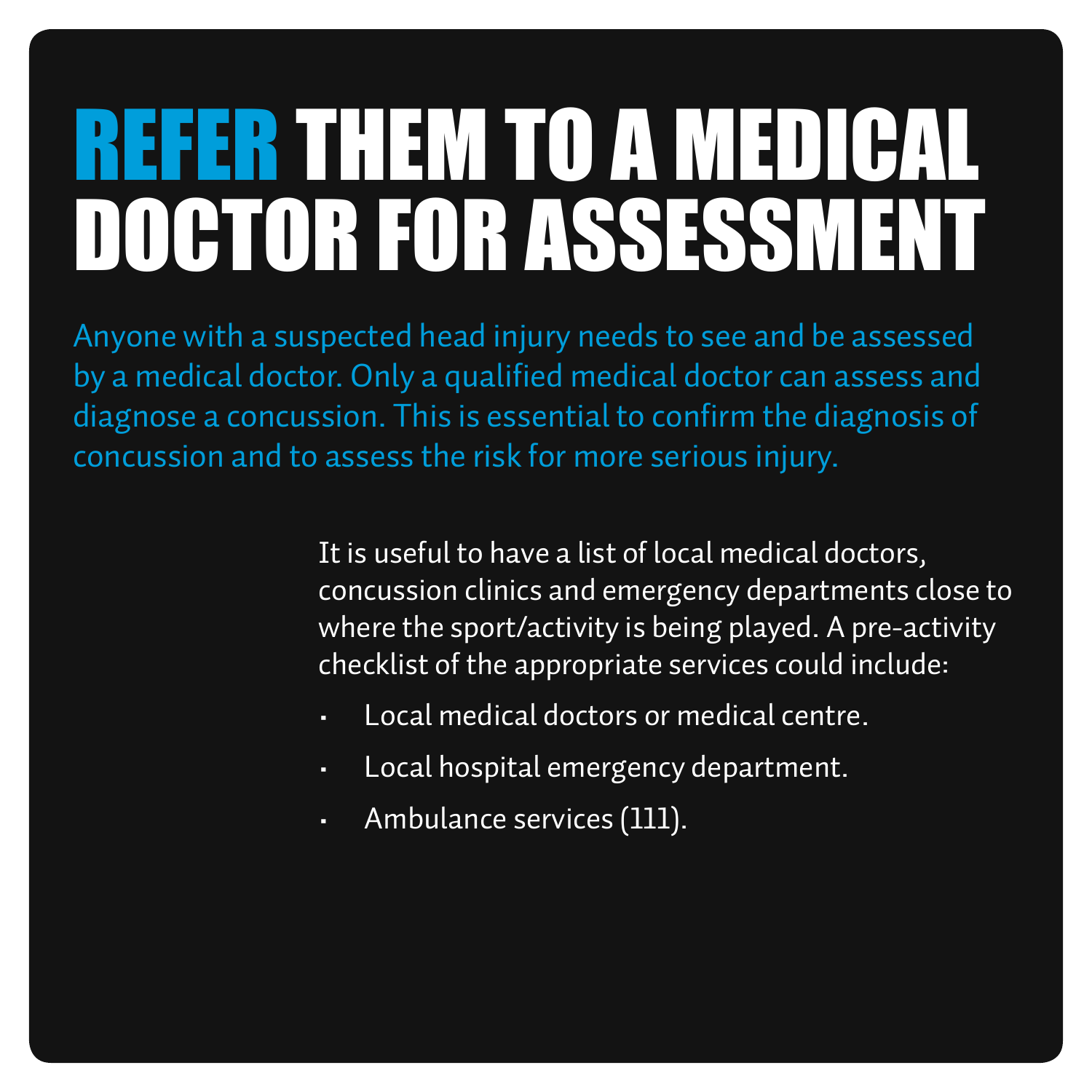### WHAT HAPPENS NEXT REST, RECOVER & RETURN

Initial concussion management involves physical and mental rest until the acute symptoms resolve then a graduated programme of physical and mental activity, guided by a person trained in concussion management, prior to medical clearance and return to sport. Clearance by a medical doctor is required before return to sport/activity.

Rest until symptom-free.

**Recover** by following your medical doctor's advice and gradually becoming more active.

**Return** to the full demands of your sport when fully recovered & cleared by your medical doctor.

It is important to note that different sports have different rules and return to play guidelines. Before returning it is important to check with your sports code on the rules for your sport.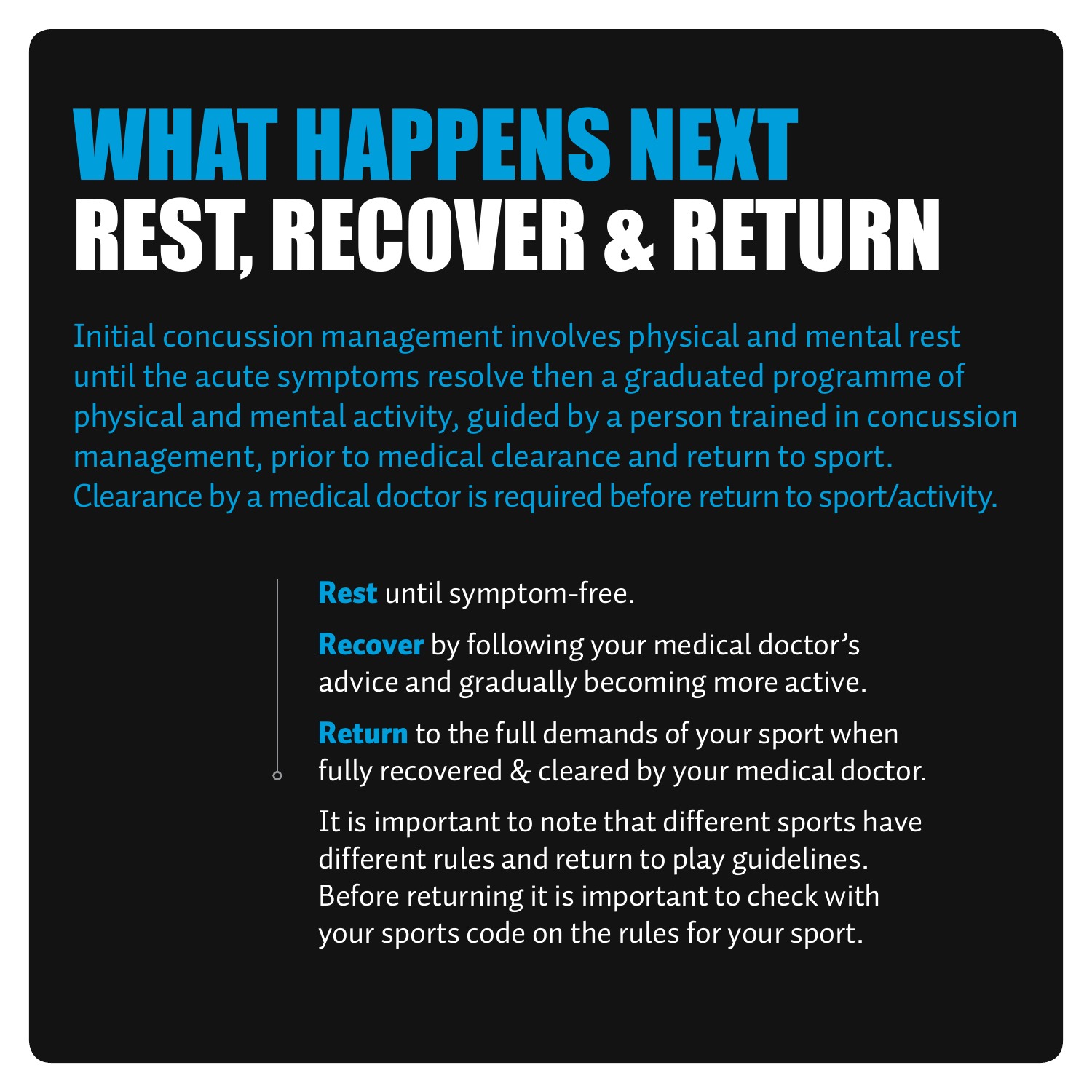### [accsportsmart.co.nz/concussion](http://accsportsmart.co.nz/concussion)